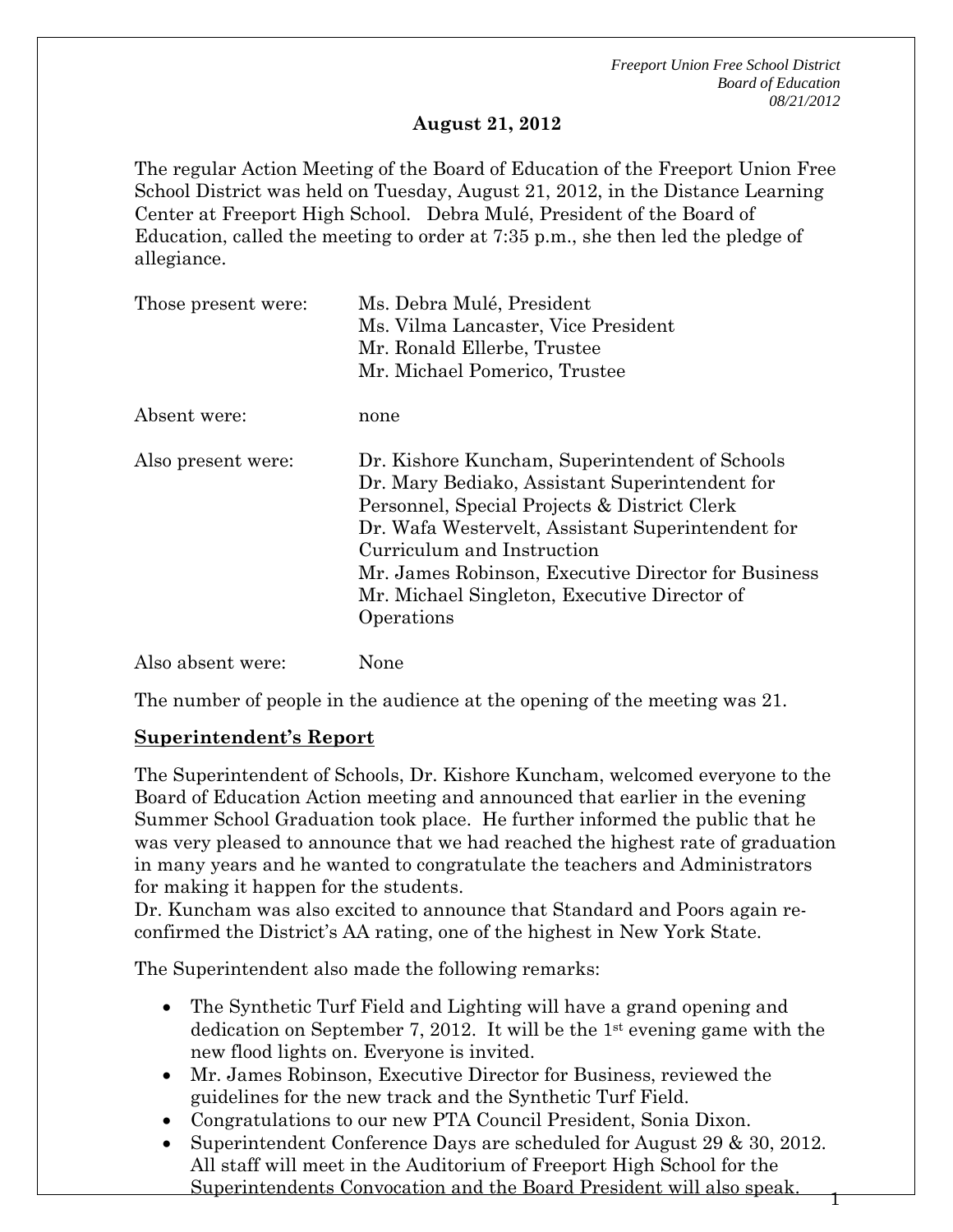- There will be a full day of SLO (Student Learning Objectives) training of staff on August 30, 2012.
- The first day of school for all students is September 4, 2012.

### **Questions from the Public**

The public was given the opportunity to address the Board of Education. Each speaker was allowed to address the Board for four minutes on the Agenda only. The Board and administration addressed the comments from the public.

## **Items for Action**

On a motion by Mr. Ellerbe and a second by Mr. Pomerico the following items were approved on a Consent Agenda. The vote was unanimous, Ellerbe, Lancaster, Mulé and Pomerico.

### **Acceptance of the Minutes**

**BE IT RESOLVED** that the Board of Education of the Freeport Union Free School District hereby accepts the minutes of the following meetings as written: July, 9, 2012; July 11, 2012; July 31, 2012; August 6, 2012.

## **Personnel**

### **Leave of Absence**

**BE IT RESOLVED**, that the Board of Education of the Freeport Union Free School District hereby grants a request for leave of absence as listed below: **Fanny Hermida,** Cleaner, effective July 5, 2012 through September 3, 2012, for health reasons.

**Makeva Elliott,** part-time Typist Clerk, effective June 11, 2012 extended through August 5, 2012, for health reasons.

# **Change of Status**

**BE IT RESOLVED,** that the Board of Education of the Freeport Union Free School District hereby approves the following change of status as listed below: **Susan Camille Trenkle,** Typist Clerk, change of status from 10 month to 12 month, effective July 1, 2012, compensation will now be \$36,617.

# **Resignation of Staff**

**BE IT RESOLVED**, that the Board of Education of the Freeport Union Free School District hereby accepts the letter(s) of resignation from the following staff member(s) as listed below:

**Nicole Rivelli,** Teaching Assistant, effective August 31, 2012, to accept another position in the District.

**Danielle Sekeson**, Permanent Substitute, effective July 18, 2012, to accept another position in the District.

**Caitlin Donovan,** Music Teacher, effective August 31, 2012, for personal reasons.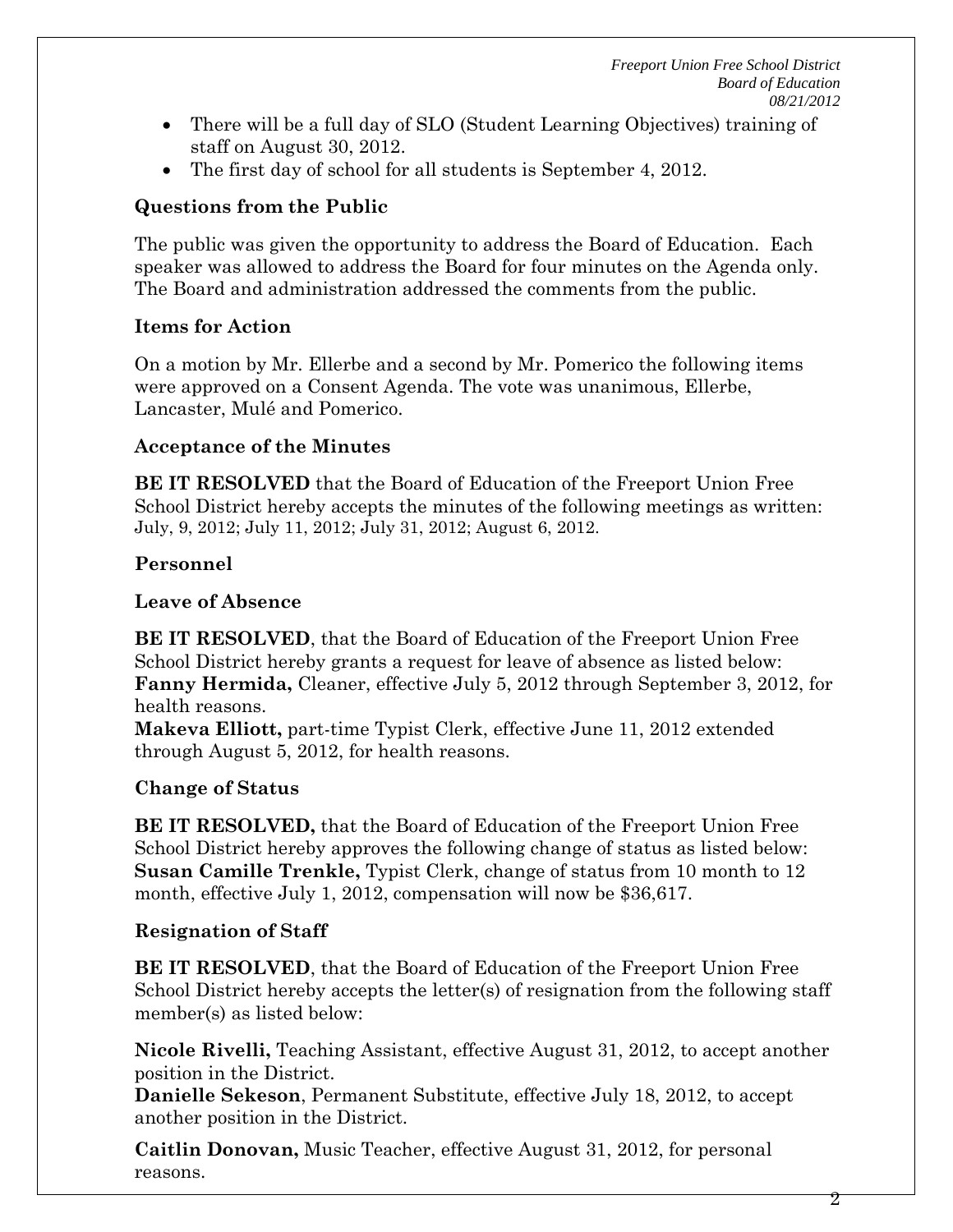**Elizabeth Vuolo**, part-time Teaching Assistant, effective August 8, 2012, for personal reasons.

**Kristen Osa,** full-time Teaching Assistant, effective August 14, 2012, for personal reasons.

### **Appointment of Non-Instructional Staff**

**BE IT RESOLVED**, that the Board of Education of the Freeport Union Free School District hereby appoints the individuals as listed, in accordance with Civil Service Rules and Regulations.

**Danielle Baldwin**, Occupational Therapist, a probationary appointment effective September 1, 2012 for a 26 week period upon Civil Service approval. Compensation will be \$53,000 and benefits consistent with FTA Members. Assignment District Wide.

### **Temporary**

**BE IT RESOLVED**, that the Board of Education of the Freeport Union Free School District, upon the recommendation of the Superintendent, hereby appoints the individuals listed in the attached Appointment of Staff Report - Probationary, in accordance with the rules of the Board of Regents. These individuals shall possess appropriate certification allowing them to serve as teachers in the public schools of New York

**Marisol Banegas**, Permanent Substitute, a temporary appointment effective September 1, 2012 through June 21, 2013. Compensation will be according to the Substitute Pay Rate of \$125 per day. Assignment: Atkinson.

**Eric Ligon,** Permanent Substitute, a temporary appointment effective September 1, 2012 through June 21, 2013. Compensation will be according to the Substitute Pay Rate of \$125 per day. Assignment: Atkinson.

**Jillian Onorato,** Permanent Substitute, a temporary appointment effective September 1, 2012 through June 21, 2013. Compensation will be according to the Substitute Pay Rate of \$125 per day. Assignment: Atkinson.

**Nicole Rivelli,** Permanent Substitute, a temporary appointment effective September 1, 2012 through June 21, 2013. Compensation will be according to the Substitute Pay Rate of \$125 per day. Assignment: Columbus.

**Katelyn Salisbury,** Permanent Substitute, a temporary appointment effective September 1, 2012 through June 21, 2013. Compensation will be according to the Substitute Pay Rate of \$125 per day. Assignment: Dodd.

**Lisa Vetter,** Permanent Substitute, a temporary appointment effective September 1, 2012 through June 21, 2013. Compensation will be according to the Substitute Pay Rate of \$125 per day. Assignment: Atkinson.

**Kathryn Hoffman,** Permanent Substitute, a temporary appointment effective September 1, 2012 through June 21, 2013. Compensation will be according to the Substitute Pay Rate of \$125 per day. Assignment: Bayview.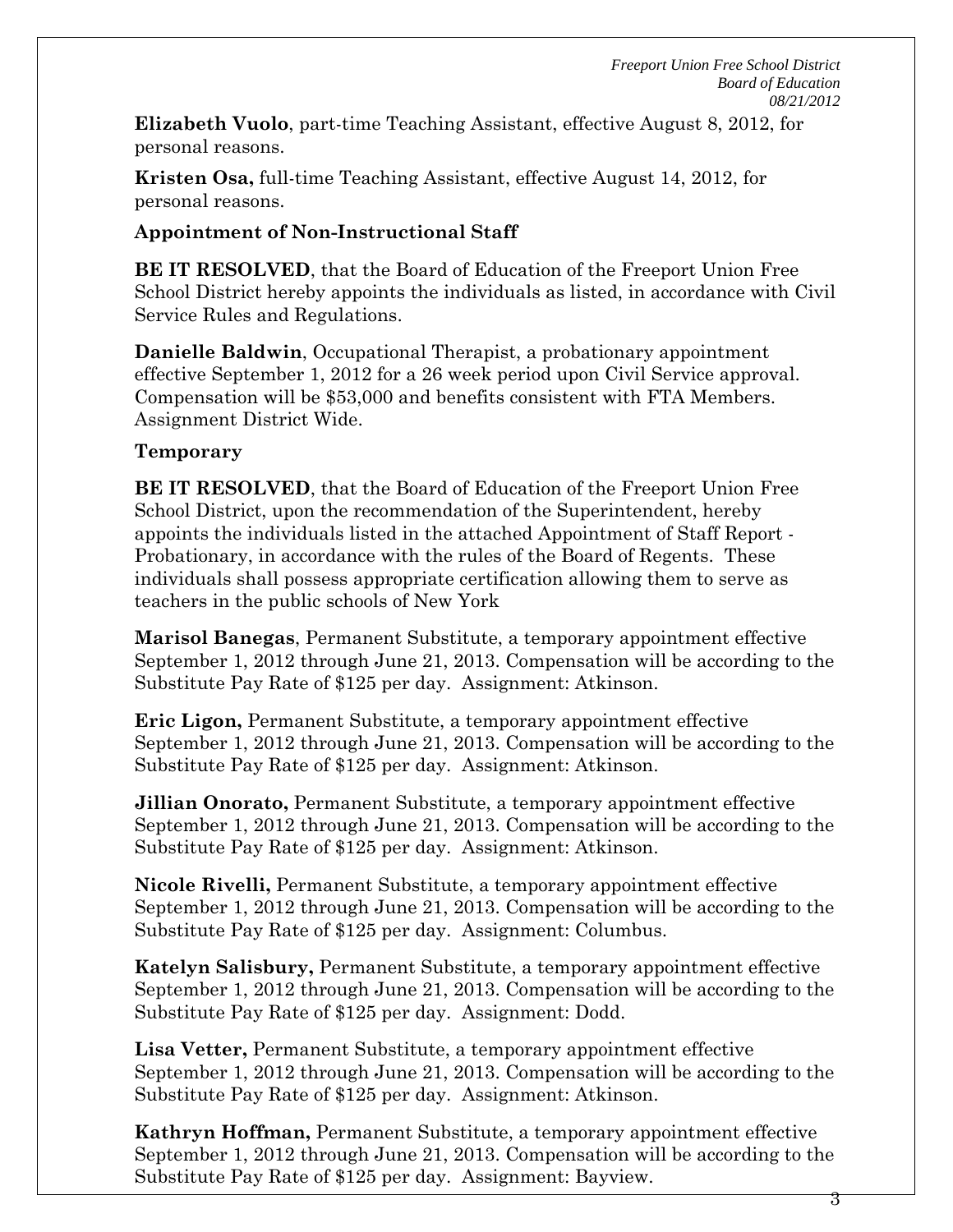**Danielle Sekesan**, Social Studies Teacher, a temporary appointment effective September 1, 2012 through August 31, 2013. Compensation will be on step 1-1C of the U3C Schedule at \$58,347. Assignment: FHS.

**Matthew Cellan**, Permanent Substitute, a temporary appointment effective September 1, 2012 through June 21, 2013. Compensation will be according to the Substitute Pay Rate of \$125 per day. Assignment: Dodd

**Nicholas Kenney,** Permanent Substitute, a temporary appointment effective September 1, 2012 through June 21, 2013. Compensation will be according to the Substitute Pay Rate of \$125 per day. Assignment: FHS.

### **Appointment of Fall Coaching Staff**

**BE IT RESOLVED,** that the Board of Education of the Freeport Union Free School District, hereby appoints the individuals for coaching positions as attached. These individuals shall possess appropriate certification allowing them to serve as coaches in the public schools of New York.

| Coaches Names                              | Position                      | <b>Step</b> | Salary                        |
|--------------------------------------------|-------------------------------|-------------|-------------------------------|
| Cotter, Victoria                           | $J.V.$ Cheerleading           | 3rd         | 3,098.00<br>$\boldsymbol{\$}$ |
| Ramirez, Luis Fernando   Boys' J.V. Soccer |                               | 1st         | 4,652.00<br>$\mathbf{\$}$     |
| Martelo, Jose                              | Boys' Varsity Volleyball Head | 2nd         | 5,997.00<br>$\boldsymbol{\$}$ |
| Delgado, Roberto                           | Varsity Baseball Head         | 2nd         | 6,958.00<br>$\boldsymbol{\$}$ |

### **CSE/CPSE Minutes**

**BE IT RESOLVED,** that the Board of Education of the Freeport Union Free School District hereby accepts the minutes of the meetings of the Committee on Special Education and the Committee on Preschool Special Education for the following dates:

June 11, 13, 14, 15, 27, 28, 2012; July 6, 9, 10, 11, 12, 20, 23, 24, 26, 27, 30, 2012; August 1, 7, 8, 9, 2012.

### **Other Items for Action**

On a motion by Mr. Pomerico and a second by Mr. Ellerbe the following item was approved:

### **Retirement of Staff**

**BE IT RESOLVED,** that the Board of Education of the Freeport Union Free School District hereby accepts the letter of resignation for the purpose of retirement from the following staff member as listed:

**Pamela DiMaio**, Special Education Teacher , effective October 15, 2012, after serving the children of Freeport for more than 19 years.

**Patricia Hettich**, Senior Account Clerk, effective August 31, 2012 after serving the children of Freeport for more than 10 years.

4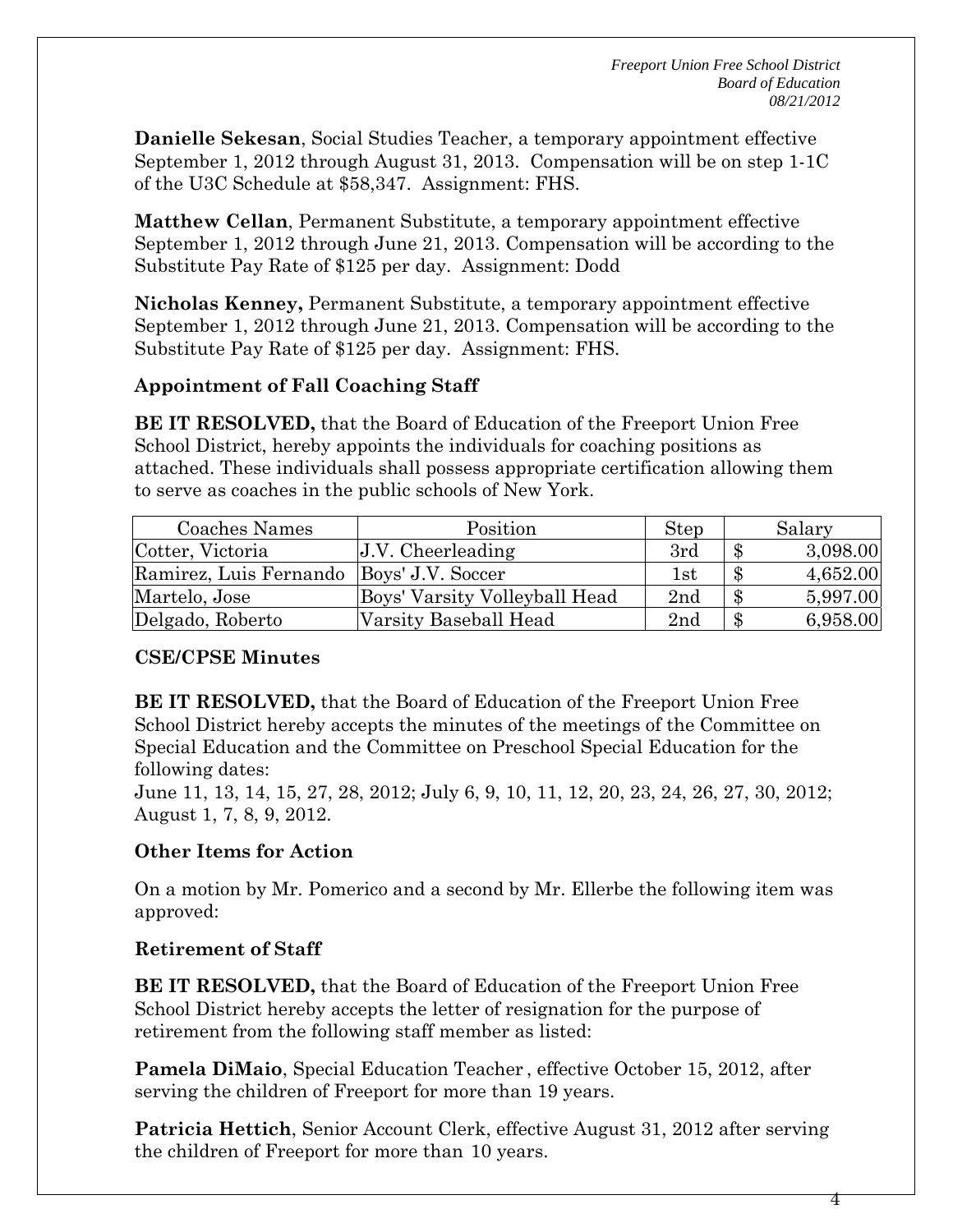**Robin Spirn**, Special Education Teacher, effective October 11, 2012 after serving the children of Freeport for more than 32 years.

The motion carried unanimously**.** The vote was; Ellerbe, Lancaster, Mulé and Pomerico.

On a motion by Ms. Lancaster and a second by Mr. Ellerbe, the following item was approved:

### **Approval of Consultants**

**BE IT RESOLVED,** that the Board of Education hereby approves agreements between the following consultants and the Freeport Union Free School District, as per the following list for the 2012-2013 school year; and

**BE IT FURTHER RESOLVED**, that the Board of Education authorizes the Superintendent (or his designee) to execute said agreements on its behalf.

| Consultant                                | <b>Schools</b>                                                                                                  | <b>Services Provided</b>                                                                                                                                                                                     | <b>Total Cost</b> | Funding<br><b>Source</b>                           |
|-------------------------------------------|-----------------------------------------------------------------------------------------------------------------|--------------------------------------------------------------------------------------------------------------------------------------------------------------------------------------------------------------|-------------------|----------------------------------------------------|
| Premier<br>Gymnastics and<br>Cheerleading | <b>FHS</b>                                                                                                      | Providing our FHS<br>cheerleading program<br>with Choreography<br>mirrors for<br>choreography and Elite<br>tumbling<br>individualized and<br>team instruction and<br>Elite stunting tumble<br>track training | \$2,070.00        | General<br>Fund                                    |
| Developmental<br>Systems, Inc.            | Atkinson,<br>Dodd and<br><b>FHS</b>                                                                             | Conduct evaluation of<br>$21st$ Century<br>Community Learning<br>Centers Program<br>including insuring<br>program meets all<br>reporting<br>requirements.                                                    | \$30,000.00       | $21st$ Century<br>Community<br>Learning<br>Centers |
| Peter Hayes                               | Pre-K-K<br>and 1st<br>grade<br>students at<br>Archer,<br>Bayview,<br>Giblyn and<br><b>New</b><br><b>Visions</b> | Consulting services for<br>student assignments to<br>the four magnet schools                                                                                                                                 | \$1,000           | Title IIA                                          |

The motion carried unanimously**.** The vote was; Ellerbe, Lancaster, Mulé and Pomerico.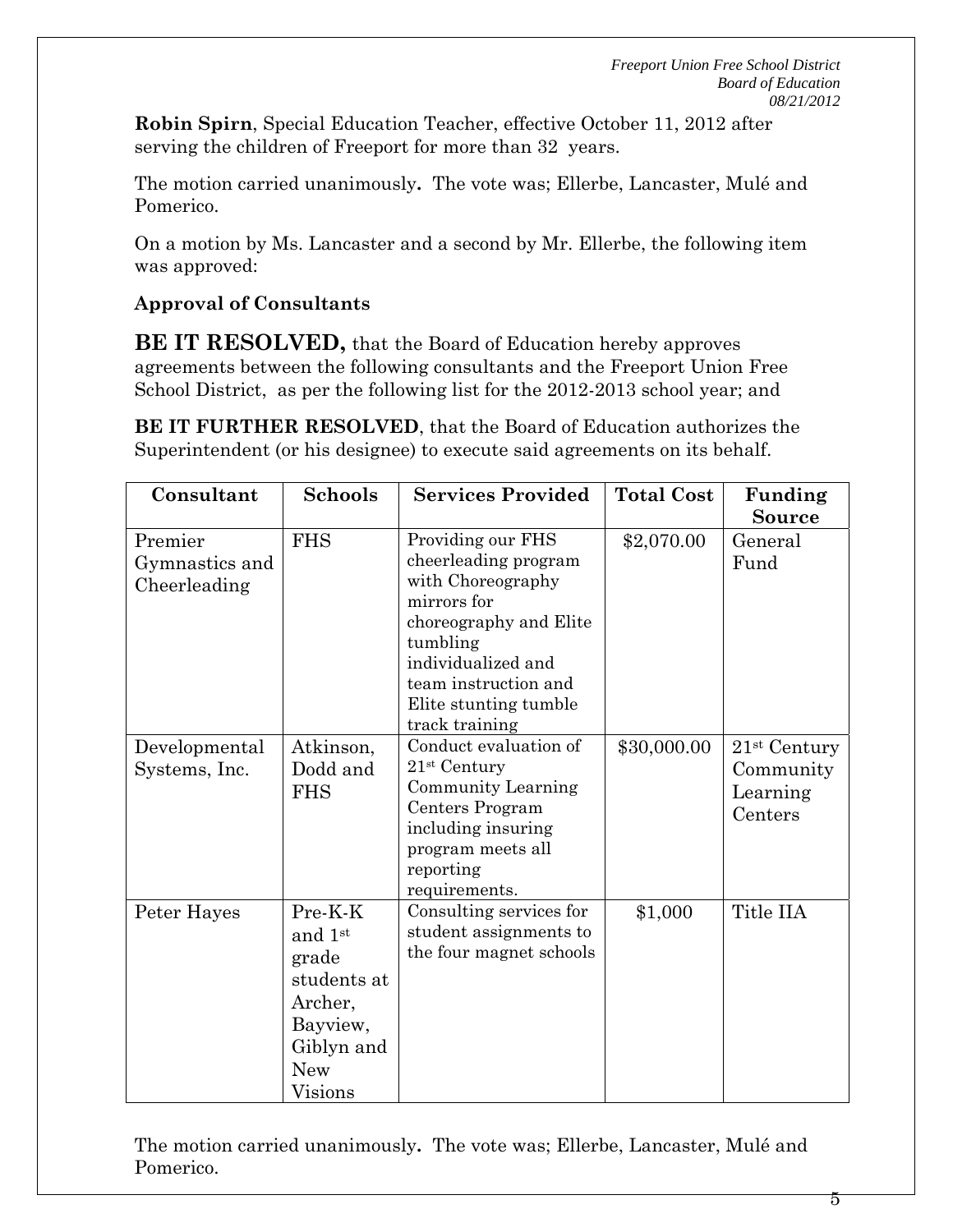On a motion by Mr. Ellerbe and a second by Mr. Pomerico, the following item was approved:

### **Acceptance of Bid Award for HVAC Upgrades at Archer Street School and Columbus Avenue School**

**BE IT RESOLVED,** that the Board of Education of the Freeport Union Free School District hereby awards the contract for the HVAC Upgrades at the Archer Street School, Base Bid, at a cost of \$197,000 to Central Air Corp.

**BE IT FURTHER RESOLVED,** that the Board of Education of the Freeport Union Free School District hereby awards the contract for the HVAC Upgrades at the Columbus Avenue School, Base Bid, at a cost of \$209,000 to Central Air Corp.

The motion carried unanimously**.** The vote was; Ellerbe, Lancaster, Mulé and Pomerico.

On a motion by Mr. Pomerico and a second by Mr. Ellerbe the following item was approved:

## **Approval of an Agreement**

**BE IT RESOLVED**, that the Freeport Union Free School District hereby retains the law firm of Bond, Schoeneck & King, PLLC to challenge the system of financing public education, including the disparate impact on low wealth school districts of the Tax Cap law, the supermajority requirements of the Tax Cap law and unfunded mandates that impose a barrier to the District providing a sound public education to our students as 21st Century learners.

**BE IT ALSO RESOLVED**, that the Retainer Agreement with Bond, Schoeneck & King, PLLC shall provide for a cap on its hourly rate at \$245.00 per hour for partners, \$185.00 per hour for associates and a cap on its total fees of \$15,000.00 provided that at least nine other school districts join in the litigation. If nine other school districts do not join in the litigation, Bond, Schoeneck & King has agreed to perform legal services above an aggregate of \$100,000.00 on a *pro bono* basis.

**BE IT FURTHER RESOLVED**, that the Board of Education of the Freeport Union Free School District hereby authorizes the Board President to execute said agreement.

The motion carried unanimously**.** The vote was; Ellerbe, Lancaster, Mulé and Pomerico.

On a motion by Ms. Lancaster and a second by Mr. Ellerbe the following item was approved:

# **Appointment of a Board Member**

**BE IT RESOLVED**, that the Board of Education of the Freeport Union Free School District, pursuant to the provisions of the Education Law of the State of